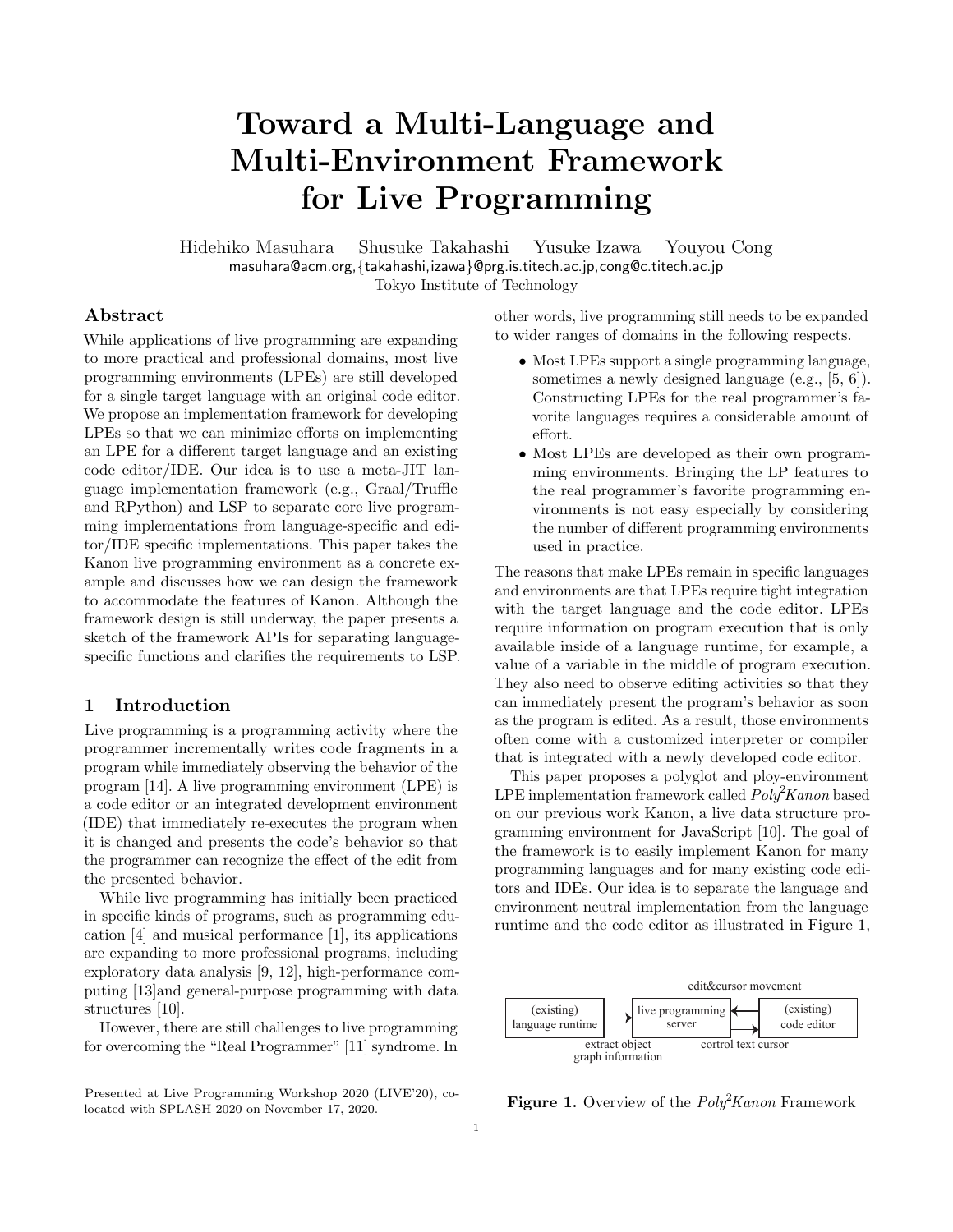<span id="page-1-0"></span>

Figure 2. Screenshot of Kanon. The left pane is a code editor where the programmer edits a program. The top-right pane displays the objects created during the execution of the program as a node-link diagram. The diagram will be updated immediately when the programmer modifies the code.

and use a language implementation framework to extract information and use the Language Server Protocol (LSP) [\[7\]](#page-4-10) in order to interact with many code editor implementations.

We hereafter focus on a specific LPE namely Kanon to make the discussion concrete. However, we believe that the basic idea and many of the specific ideas would also be valid to many types of LPEs.

In the rest of the paper, we first introduce Kanon's features and its implementation, and two core technologies namely language implementation frameworks and LSP as the background of the work. We then discuss the requirements of the language runtime and the editor from the LP engine.

# 2 Background

This section introduces Kanon's features from the programmer's viewpoint, and its key implementation techniques [\[10\]](#page-4-6), followed by the introductions to the two existing technologies that we will use in our proposal, namely the language implementation frameworks [\[2,](#page-4-11) [15\]](#page-4-12) and LSP [\[7\]](#page-4-10). The readers familiar with those technologies may skip to the next section.

### 2.1 Live Programming Features in Kanon

Kanon is an LPE for JavaScript programs, and lively visualizes object structures as a node-edge diagram (Figure [2\)](#page-1-0). The node-edge diagram (in the top-right pane in the screenshot) represents the state of the objects created during an execution of a user program. As the objects and their relations change during the execution, the displayed diagram is synchronized with the position of the text cursor; i.e., it shows the object diagram of the execution at the text cursor.

When the programmer is about to write a function that manipulates objects, the visualization helps the programmer's Plan-Do-Check process in this way: (Plan) the programmer reasons about the relations between objects from the diagram (e.g., "this object is connected to that object by the next field" and plans the next immediate operation (e.g., "change the next of this to a new object");  $(Do)$  along with the plan, the programmer writes one or a few lines of code, which trigger Kanon to immediately re-execute the program and to visualize the objects after executing the newly inserted code fragments; and (Check) the programmer checks if the code behaved as expected by reading the updated visualization.

Automatic visualization: Kanon automatically collects and visualizes objects without special directions in a program. In contrast, existing LPEs require explicit drawing commands written in a program to give visual feedback  $[4]$ <sup>[1](#page-1-1)</sup>.

Navigation based on the text cursor: Kanon synchronizes the visualized object diagram with the text cursor position. The object diagram also shows the references from local variables that are available at the text cursor position.

Navigation based on the call graph: Kanon also displays a call graph for navigating the visualization (the bottom-right pane in the screenshot). This is useful when a program executes one source code location more than once either by calling a function multiple times or running a looping construct.

Context preservation: Kanon uses calling-contexts for distinguishing execution points matching a source code location. As a result, when the programmer places the text cursor on a source code location that is executed more than once, and he or she moves the cursor to the next line or inserts a code fragment, Kanon will display the object diagram at the new text cursor position in the same calling context.

**Jump-to-construction:** When the programmer clicks on a node or an edge in the object diagram, Kanon moves the text cursor to the source code location that created the clicked object or that assigned the value to the clicked field.

#### 2.2 Implementation Techniques of Kanon

In this section, we overview the current implementation of Kanon.

<span id="page-1-1"></span><sup>&</sup>lt;sup>1</sup>See our previous paper [\[10\]](#page-4-6) for further discussion when automatic visualization is appropriate.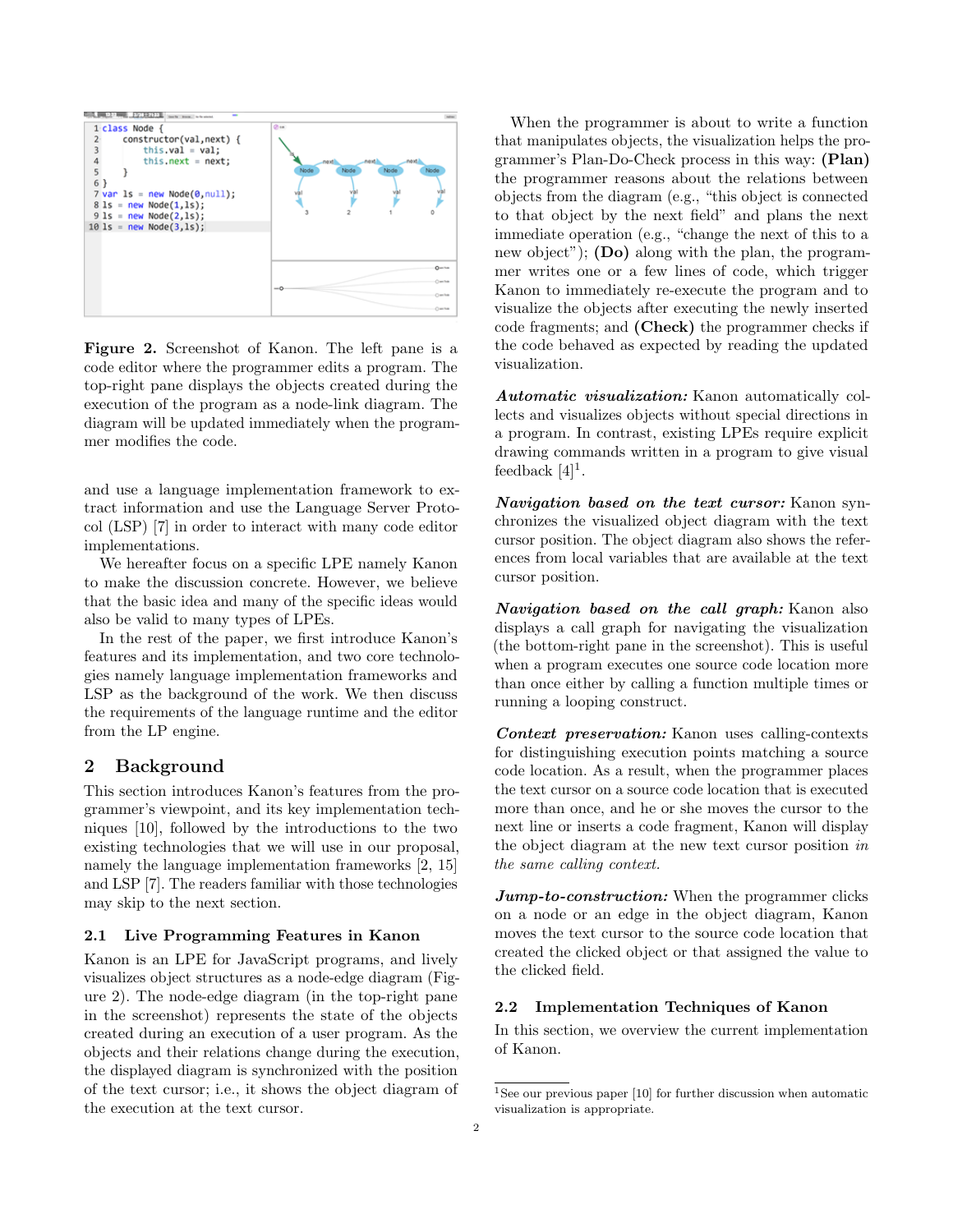**Dedicated code editor:** The code editor part is extended from the Ace editor [\[3\]](#page-4-13), an open-source project with basic code editor features like syntax highlighting and automatic indentation. Kanon extended it to detect text cursor movement, and to detect edits of the user program (e.g., insertion and deletion of text).

Source code instrumentation: To automatically collect object graph information from an execution of a program, Kanon instruments checkpointing operations into the user program and let the standard JavaScript engine run the instrumented program.

Checkpointing: Each instrumented checkpoint, given a root set (set of objects referenced by global and local variables accessible from the inserted code location), traverses objects reachable through field references. It records those objects as a copy of a node-edge graph. To traverse objects, Kanon uses the reflection mechanism in JavaScript.

Call stack monitoring: To provide the call graph and implement the mental map preservation, Kanon also instruments code before and after every function call site. The code simulates the call stack, whose information will be recorded in the checkpointing operations.

#### 2.3 Language Implementation Framework

In this section, we introduce  $meta-JIT$  language implementation frameworks. In general, a language implementation framework is a framework that enables language implementations (compilers, virtual machines, etc.) easier by providing commonly used functions. A meta-JIT language implementation framework, as exemplified by RPython [\[2\]](#page-4-11) and Graal/Truffle [\[15\]](#page-4-12), allows the language developer to merely define an interpreter of the target language to obtain the runtime of the language with a just-in-time compiler.

Both RPython and Graal/Truffle are successful in implementing various languages including Python, JavaScript, Smalltalk, Ruby, and R. Those frameworks are also successful in providing quality language runtimes.

#### 2.4 Language Server Protocol (LSP)

The Language Server Protocol (LSP) is a protocol "used between an editor or IDE and a language server that provides language features like auto complete, go to definition, find all references etc." [\[7\]](#page-4-10) It aims at minimizing efforts on providing language features to different code editors and IDEs. The official website lists 34 tools that support LSP including major IDEs and code editors such as Visual Code Studio, Eclipse, and Sublime Text.

The current specification lists 52 protocols in total. Most of the protocols are commonly found in code editors

and IDEs like requesting code completion from the editor to the server. The followings are examples.

- hover Request: The editor requests the server to show a piece of hover information at a specific text in the program.
- DidChangeTextDocument: The editor notifies changes in the program.
- Goto Definition Request: The editor requests the location of an identifier in the program.

# 3 Language and Environment Specific Implementations

To design a framework for supporting multiple languages and environments, we here analyze an existing implementation of LPE in terms of dependency on the target language and environment.

#### 3.1 Language Specific Implementations

Source code instrumentation It depends on the syntax and semantics of the target language as it needs to insert code into specific syntactic nodes of the parsed program tree. Its implementation is often burdensome as many programming languages have many different syntactic categories. Though there are AST libraries for many languages that provide some means of instrumenting code, there is no single library that uniformly covers multiple languages as far as the authors know.

Checkpointing It depends on the target language in two ways. First, to obtain the root set at each source code location, it needs to understand the variable scoping rule of the language. Second, traversing objects requires a reflection mechanism of the language, which is different between languages.

**Logging** It is an alternative technique to collect object graph information, though not used in Kanon. The logging technique records every event that modifies an object graph (e.g., creation of an object, and update of a field of an object) during execution of the user program. From the recorded history of events, we can reconstruct an object at any point of execution. This technique is usually realized by modifying an interpreter of the target language, which is definitely language-dependent. It is not easy to realize by using source code instrumentation because operations performed inside of the system library cannot be instrumented.

Call stack monitoring It depends on the target language's functionality. Some languages provide some means of accessing the call stack information (e.g., thisContext in Smalltalk) but in a language-specific way. In some other languages that do not provide sufficient information, we need to monitor by code instrumentation, which is again language-dependent.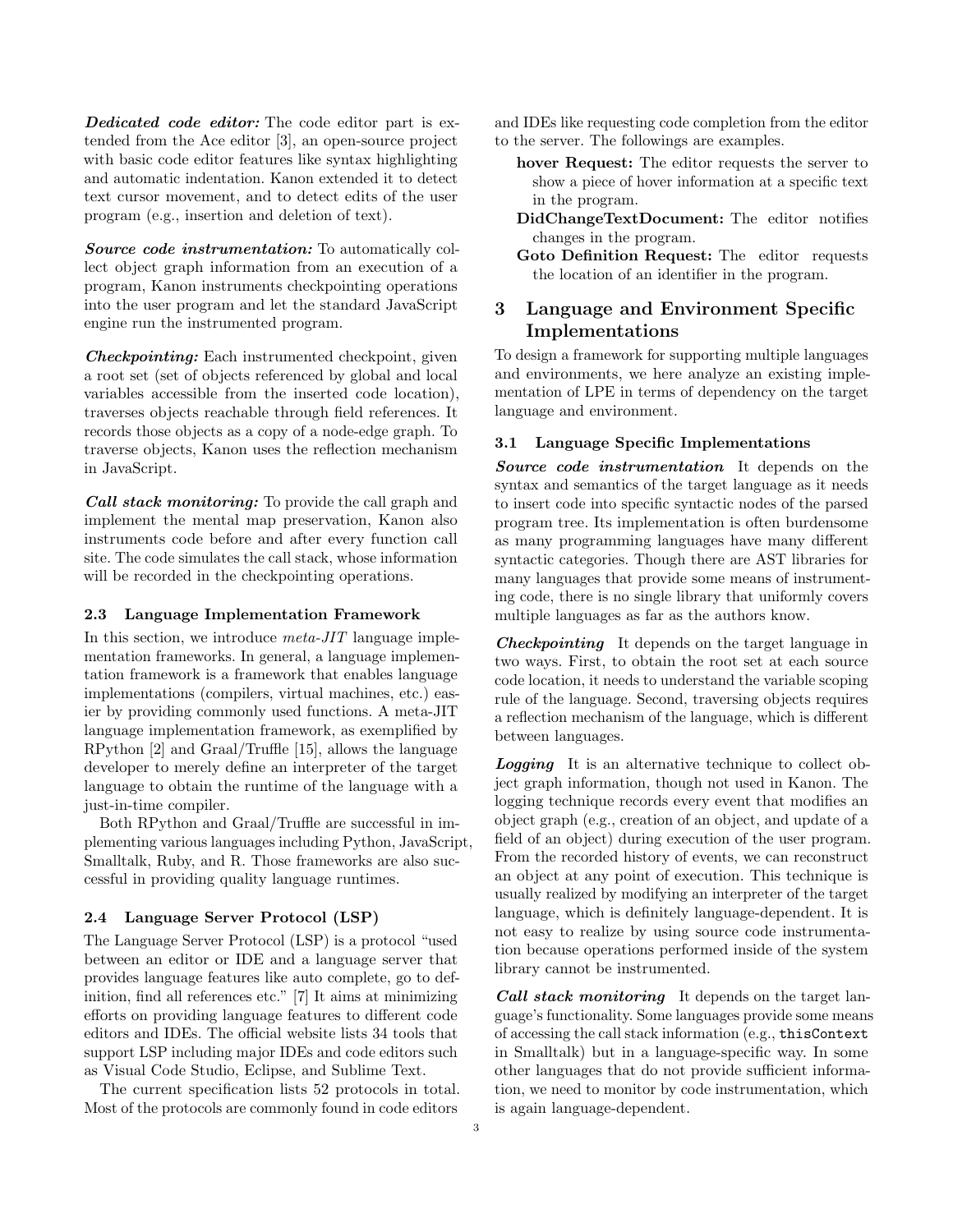# 3.2 Programming Environment Specific Implementations

Although visualization of the object graph can be independent of languages and environments, many other features in Kanon depend on the programming environment.

Navigation of visualization Kanon visualizes the object graph at the text cursor position. It also provides several commands to navigate the calling context. These features require to detect text cursor movement and invocations of commands in the code editor, which depend on the code editor implementation.

Controlling the text cursor position Kanon offers the two features that move the text cursor position to a specific code location based on user actions performed on the visualization. The one is jump-to-construction, and the other is calling context selection on the call graph visualization. Those features need to control the text cursor position from outside of the code editor, which depends on the editor's implementation.

Code change detection Kanon re-executes the user program as soon as it is changed. Moreover, Kanon requires to know the details of the change made on the user program so that it can match the code locations in the older and changed program texts. This requires detailed information from the code editor, which is implementation-dependent.

# 4 Poly<sup>2</sup>Kanon: a Polyglot and Poly-Environment Framework

We propose  $Poly<sup>2</sup>Kanon$ , an implementation framework for live data structure programming. It is polyglot, i.e., easily supports multiple languages by exploiting existing language implementation frameworks. It is polyenvironment, or easily supports multiple code editors or IDEs based on the idea of LSP.

Since the proposal is not yet implemented, we here discuss how the underlying technologies can make the framework polyglot and poly-environment. As an underlying language implementation framework, we assume Graal/Truffle here. However, most of the discussion will also be valid for RPython.

# 4.1 Sharing Language Implementations Through a Language Implementation Framework

The key idea here is to provide a framework for object graph logging and call stack monitoring so that we can equip those functions into each language runtime with minimal modifications.

We here list some of the framework API functions that are provided to and required by the language developer. The design of the whole API is still underway. The framework provides functions to record events that modify an object graph: create(object,loc) and update(object,field,value,loc) respectively records construction of an object and assignment to a field of an object, for example. The last parameter loc tells the source code location that performed the event.

The framework also requires the language developer to implement functions that depend on the language implementation: get\_class(object) and get\_field(object) are typical reflective functions for example. Other required functions are get\_source(...), set\_id(object, ID) and get id(object,id) which returns the source code location of the current execution point, associates and retrieves a unique ID of an object, respectively.

With those provided and required functions, logging and call stack monitoring will be implemented by modi-fying a few handlers<sup>[2](#page-3-0)</sup> in the interpreter implementation. For example, the developer will modify a handler for object creation so that it will first obtain the source code location, and then call create(object,loc). The create function then generates a unique ID for the object, associates the ID to the object by calling set id function, collects the field values of the object by calling get field, and records the event with the ID, the field values, and the source code location.

# 4.2 Using LSP for Supporting Multiple Programming Environments

The concept of LSP exactly suits our goal to provide live programming to multiple programming environments. The question is whether there are suitable protocols to implement the Kanon's features. Since each protocol specification only describes types of parameters and a few sentences of the behavior, we would need to investigate each code editor's behavior with respect to each protocol to answer this question (note that editors may not implement all the protocols). We here discuss, based on the protocol specification, our plan to implement Kanon's feature by using the protocol.

**Displaying visualization** LSP does not define a protocol to display visual information like an object graph alongside the code editor. This is however not a serious problem as the LP server can create its own window to display the graph.

Code change detection LSP defines DidChange TextDocument protocol to notify the server when the

<span id="page-3-0"></span> ${\rm ^2By}$  a handler, we here mean the interpreter's implementation for specific kind of operation in the language such as object creation and field assignment.